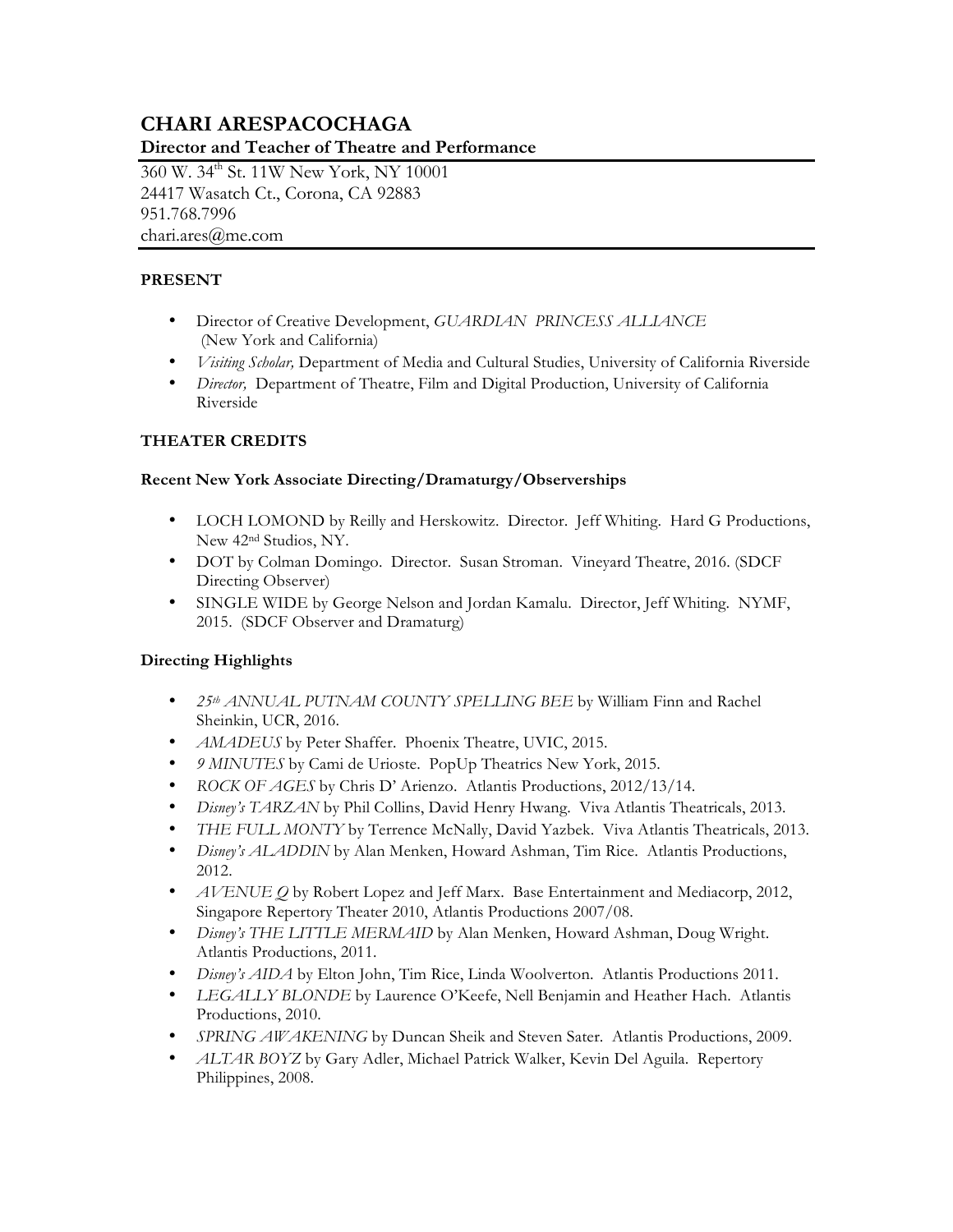- *SEUSSICAL THE MUSICAL* by Lynn Ahrens and Stephen Flaherty, Philippine-Ayala Malls Tour. Atlantis Productions, 2007.
- *HIGH SCHOOL MUSICAL* by David Simpatico. Ateneo Blue Repertory, 2006.
- *DOUBT* by John Patrick Shanley. Atlantis Productions, 2006.
- *FOOTLOOSE THE MUSICAL* by Tom Snow, Dean Pitchford, Walter Bobbie. Stages / Trumpets, 2005. Ateneo Blue Repertory, 2002.
- *HONK* by George Stiles and Anthony Drewe. Trumpets, 2003.
- *INTO THE WOODS* by Stephen Sondheim. Ateneo Blue Repertory, 2001.

### **In Research and Creative Development as Director/Dramaturg/Writer**

• *GUARDIAN PRINCESS ALLIANCE,* writer and director for the development of *PRINCESS TENTEN* into a musical.

## **TEACHING HIGHLIGHTS**

#### **AS ACADEMIC TEACHER**

As Academic Professor for different institutions for over 10 years, Chari has designed syllabi for courses she taught. Teaching highlights include work with:

| University of California Riverside  | Department of Theatre Film and Digital |
|-------------------------------------|----------------------------------------|
|                                     | Production: TFDP 170                   |
|                                     | Department of Ethnic Studies:          |
|                                     | Filipino-American Relations:           |
|                                     | Colonialism to Globalization           |
| University of Victoria              | Public Speaking                        |
| Meridian International College      |                                        |
| (MINT)                              | Musical Theater 2013                   |
| La Salle - College of Saint Benilde | Theatre History                        |
|                                     | Introduction to Production             |
|                                     | Directorial Brief: Scenography         |
|                                     | Film History                           |
|                                     | Film Production                        |
|                                     | Film Theory                            |
| University of Asia and the Pacific  | Introduction to Arts                   |
|                                     | Humanities                             |
|                                     | <b>Business Communication</b>          |
|                                     | 2004-2007                              |
| International School of Manila      | Afternoon Activity Drama               |
|                                     | Middle School                          |
|                                     | $1996 - 1998$                          |
|                                     | Basic Acting: Arts Course              |
|                                     | Humanities and Communications          |
|                                     | Forensics Team Coach                   |
|                                     | High School                            |
|                                     | $1997 - 1999$                          |
|                                     |                                        |

#### **OTHER THEATER HIGHLIGHTS**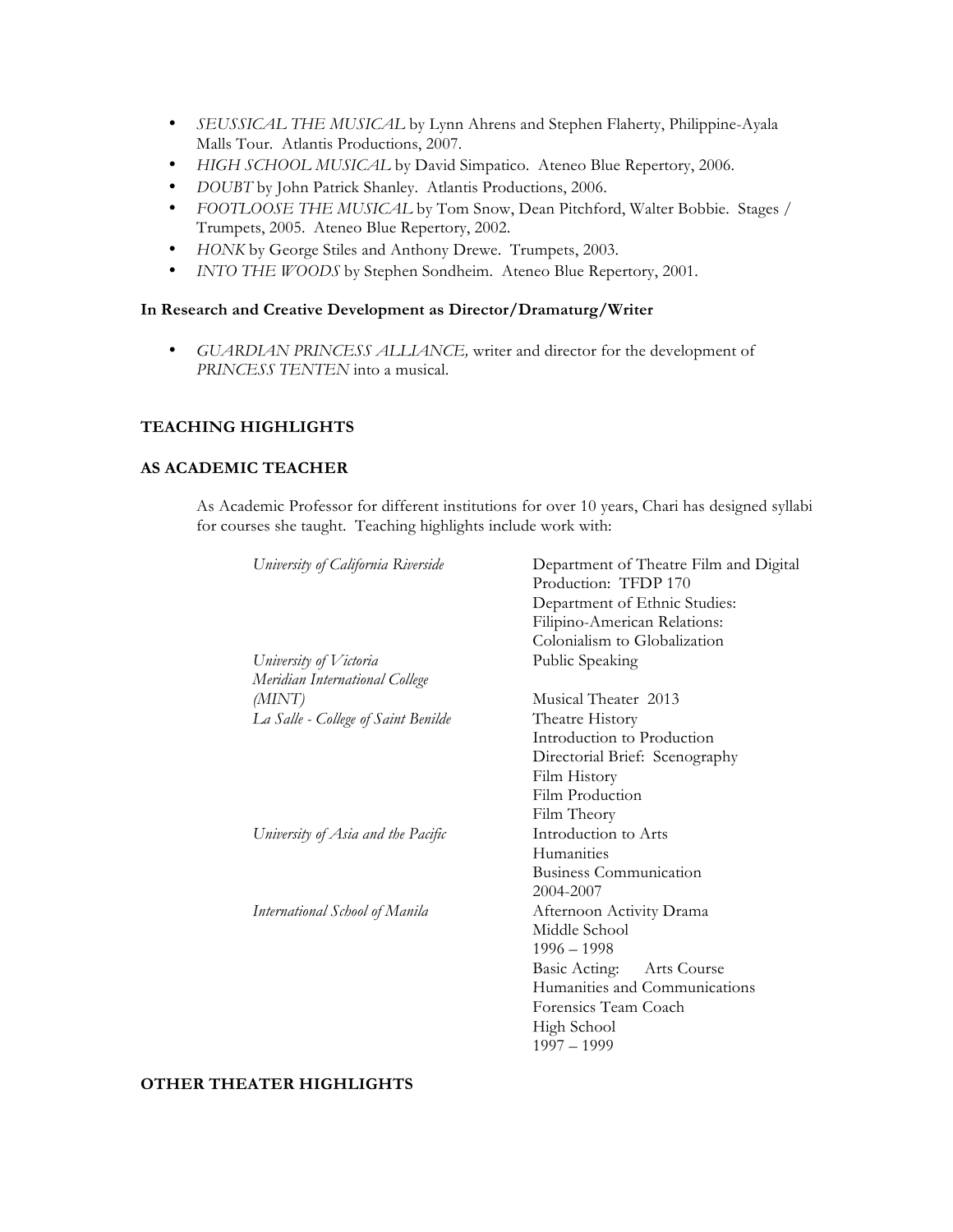#### **Choreography and Musical Staging Highlights**

- NEXT TO NORMAL by Brian Yorkey and Tom Kitt. Director, Bobby Garcia. Atlantis Productions, 2011.
- A LITTLE NIGHT MUSIC by Stephen Sondheim. Director, Bobby Garcia. Atlantis Productions, Manila and Singapore, 2010.
- 25TH ANNUAL PUTNAM COUNTY SPELLING BEE by William Finn. Director, Bobby Garcia. Atlantis Productions, Manila and Singapore, 2009.
- TICK…TICK…BOOM! By Jonathan Larson. Director, Bobby Garcia. Atlantis Productions, 2002.

### **Associate Directing / Resident Directing / Dramaturgy Credits include:**

- VENUS IN FUR by David Ives. Director, Michael Shamata. Belfry Theatre, 2014.
- THE SKIN OF OUR TEETH by Thornton Wilder. Director, Linda Hardy. Phoenix Theatre, University of Victoria, 2013.
- IN THE HEIGHTS by Lin Manuel Miranda and Quiara Alegria Hudes. Director, Bobby Garcia. Atlantis Productions, 2012.
- CINDERELLA by Richard Rodgers and Oscar Hammerstein, Asian Tour. Director, Bobby Garcia. Broadway Asia, 2008 – 09.

#### **Affiliations/Awards**

Lincoln Center Theatre Directors Lab (2007), SDCF, Matoto Arts Bursary, Guardian Princess Academy Artist-In-Residence (2015-present)

#### **Acting Credits**

Available upon request.

#### **OTHER TEACHING HIGHLIGHTS**

### **AS DRAMA WORKSHOP MODERATOR and FACULTY**

Over 15 years of experience as Drama Workshop/Summer Stock Moderator. Work included creating a comprehensive musical theatre / performance workshop where students, build communication skills and confidence, learn the basics of musical theatre acting, song interpretation, building a character. Created classes for children, teens, adults and advanced musical theatre students of different ages. Classes were composed of 20-40 students and ran from one to eight weeks. Each class ends with a showcase which Chari directed and adapted (or created) scripts for.

| Screen Act            | Film and TV Performance 2015 |
|-----------------------|------------------------------|
| Kate Rubin School     | Summer Camp 2014             |
| Repertory Philippines | Summer Workshops             |
|                       | $1991 - 2000$                |
| Trumpets Playshop     | Summer Workshops             |
|                       | Playshop Year-round Series   |
|                       | 1998-2010                    |

#### **AS PROFESSIONAL MENTOR**